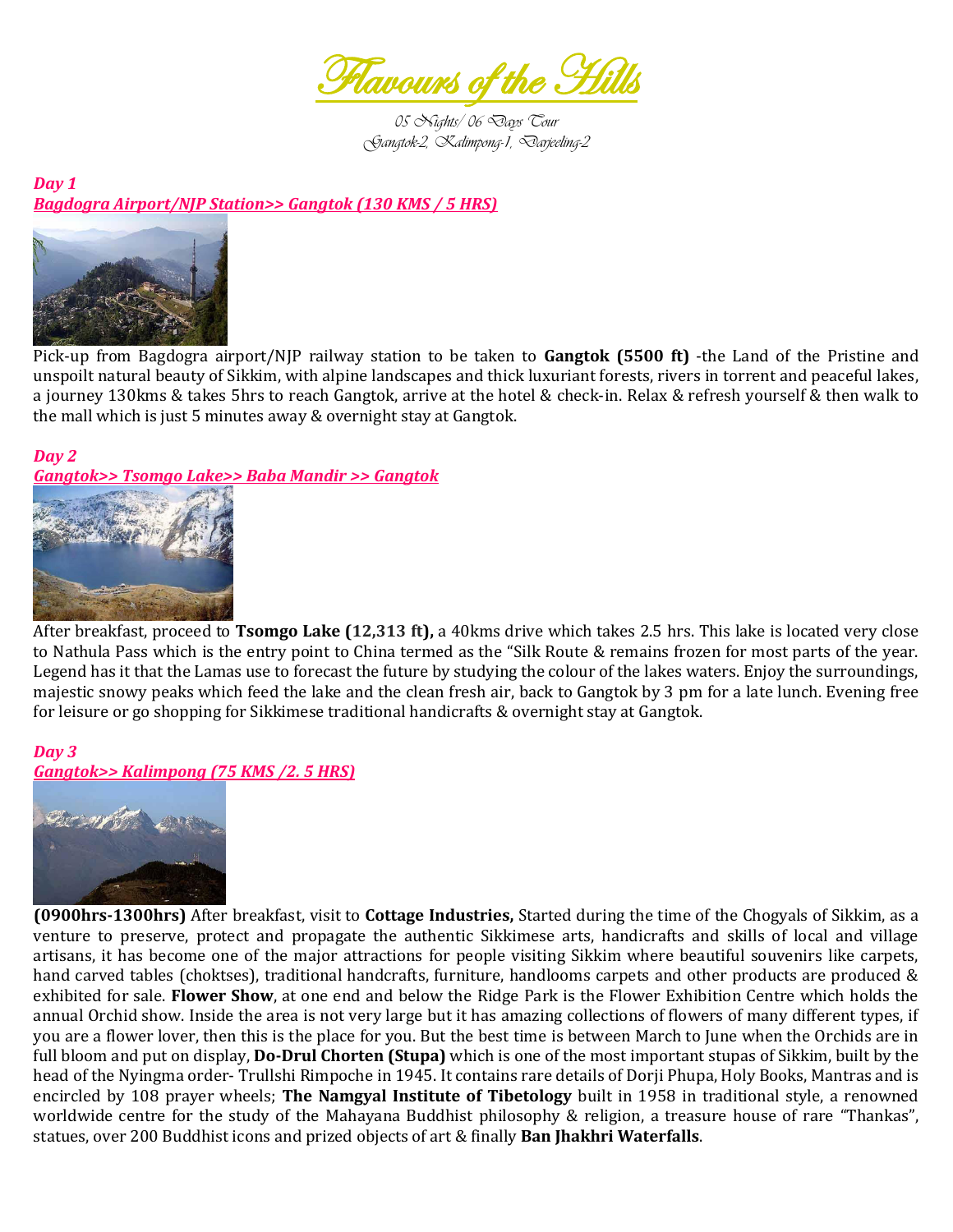After lunch, depart to **Kalimpong (4000 Ft)**, a drive of 75 kms & taking around time 2.5 hrs to reach. Also called the garden of flowers, this town has almost everything- scenic beauty, flowers, greenery, waters, mists, clouds etc. Arrive at Kalimpong & check-in at the hotel.

Evening free at leisure with a visit to the market, Where you do some curio shopping, buy some Kalimpong Cheese & lollypops of Swiss technology from **"**Larks**"** or just take a walk thru the market & overnight stay at Kalimpong.

## *Day 4*

## *Kalimpong>> Darjeeling (50 KMS / 2.5 HRS)*



After breakfast, proceed for a half day sightseeing of **Durpin Hill** (which has the famous Zong Dog Palri Fo- Brang Monastery which belongs to the same Buddhist sect as the present Dalai Lama), **Pine View Point**, **Dr Graham's Homes** complex with its historic church & well maintained grounds founded in 1900 by Rev. Dr. J A Graham, a Scottish missionary, **Delo Hill (5556 ft)** appears to be the roof- of- the- world, is the highest point in Kalimpong. Delo also has the town's picturesque water reservoir. Then on to **Mangal Dham Temple** constructed in memory of the late Guru Shree (108) Mangal Dasji and dedicated to Lord Krishna.

After lunch, proceed to **Darjeeling (7100 ft),** a 50kms drive taking around 2.5hours to reach, the "Queen of the hill stations", its name derived from "Dorje-Line" which means the place of "Dorje", the mystic thunderbolt. After a very scenic drive thru the mountains, tea gardens etc. Reach Darjeeling by evening & check in at hotel.

Spend the evening lazing around or walk up to the mall area & overnight stay at Darjeeling.

# *Day 5 Darjeeling (Full day local ss)*



Start the day at 4am with an early morning trip to **Tiger Hill (7800 Ft)** to catch the sunrise from behind the majestic Kunchenjunga range. On the way return back visit the **Ghoom Monastery** & **Batasia Loop,** back to the hotel for breakfast.

**(09:00 AM TO 03:00PM)** After breakfast, proceed for a half day Darjeeling local sightseeing of the **Himalayan Mountaineering Institute**, **Ropeway, Zoo**, **Tenzing Rock**, **Tibetan Refugees Self Help Centre, Tea Garden** (outer view) & **Japanese Temple**. Back to the hotel by evening; take a walk to "Chowrasta" the centre point of the Mall area. You can do some window shopping & overnight stay at Darjeeling.

#### *Day 6*

*Darjeeling>> IXB Apt/ NJP Rly station (72 kms/3.5 hrs)* 



After breakfast, checkout from the hotel & proceed to Bagdogra Airport/NJP Railway Station for onwards destination.